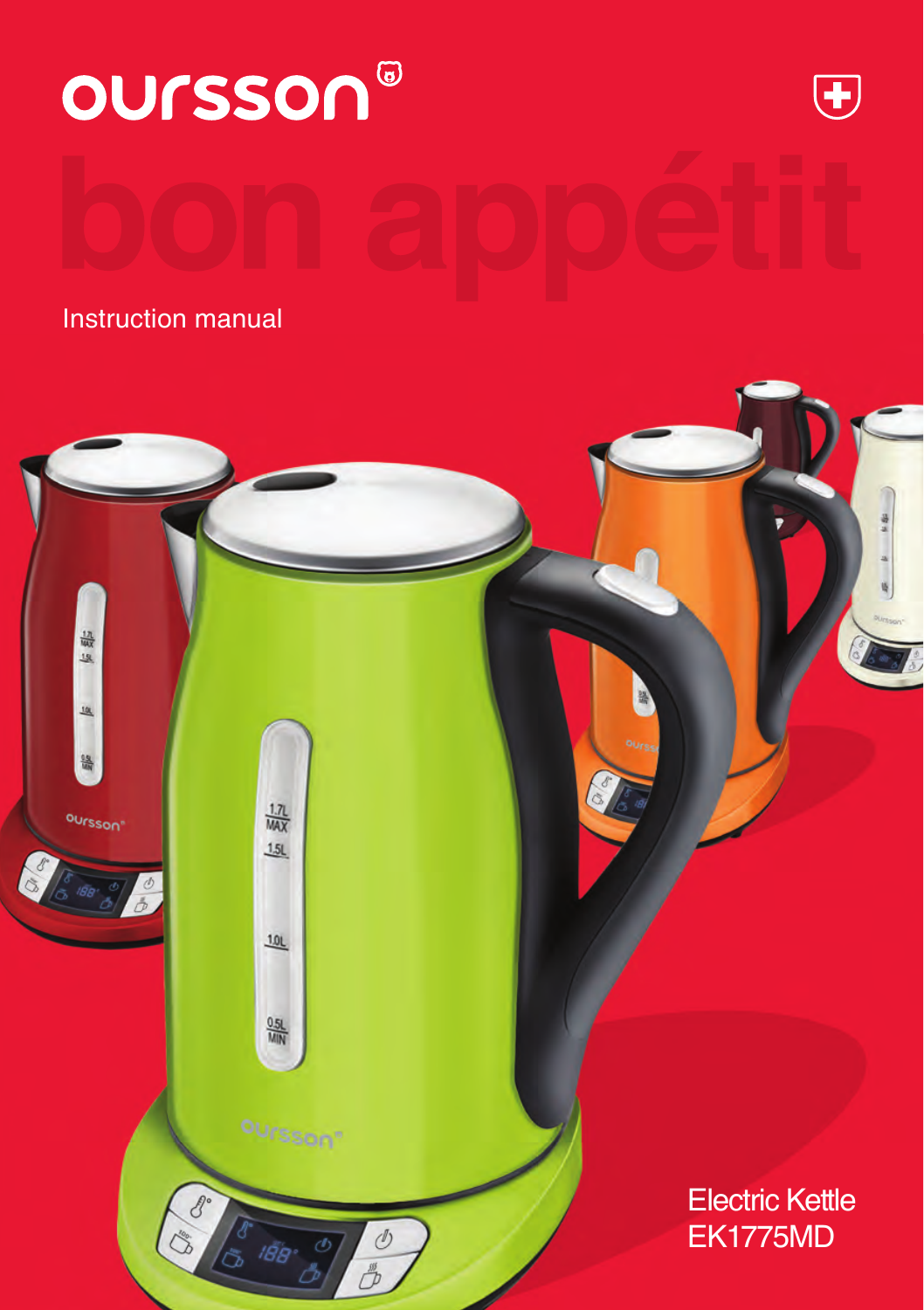

Congratulations on purchasing your new electric kettle!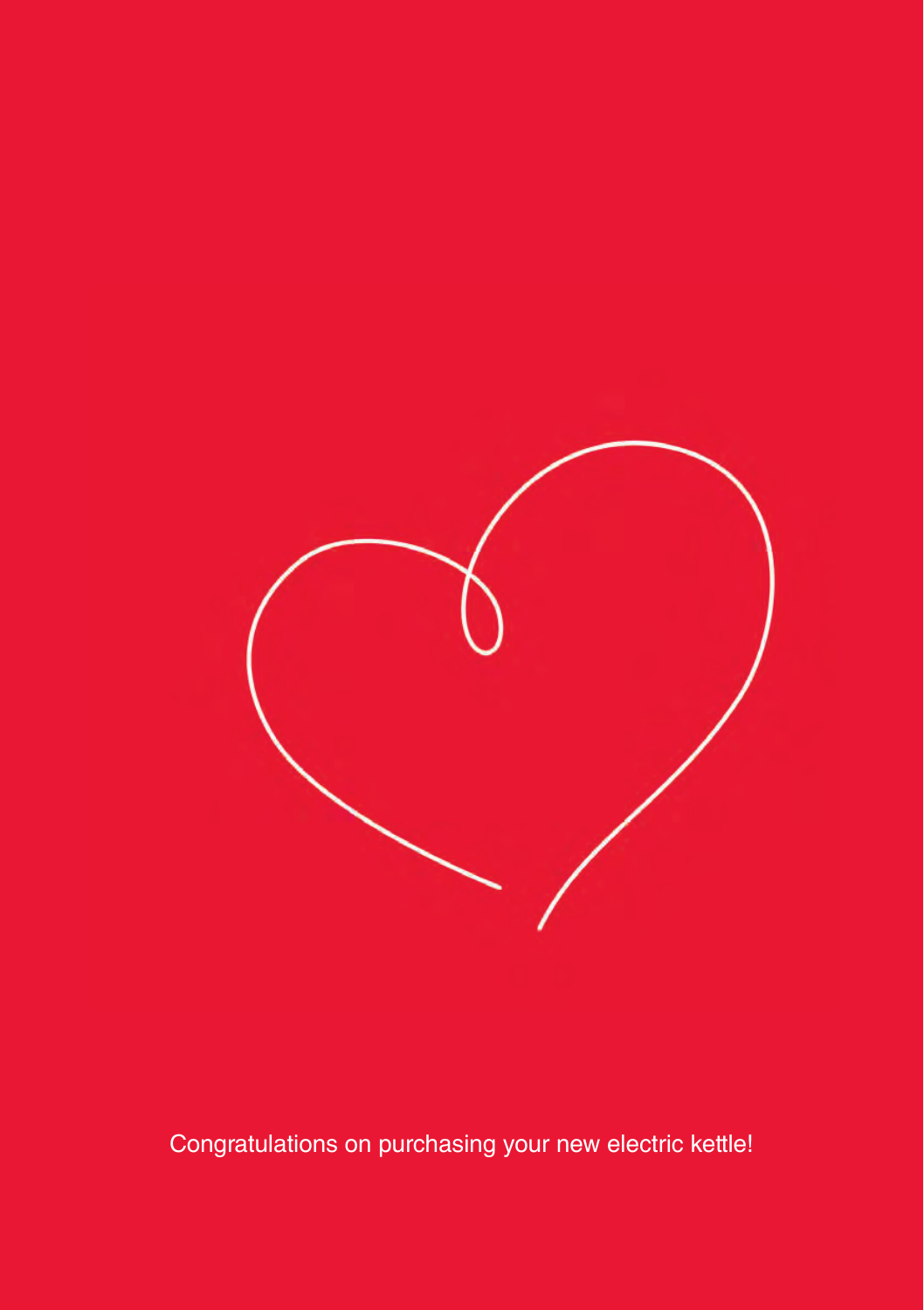### **Introduction**

- Safety Instructions
- Recommendations
- Getting started
- Product set
- Features

### **Operation**

- Kettle's structure
- Control Panel
- Information Display
- Utilizing the kettle
- Protection from switch-on without water
- Turning off the kettle
- Boiling the water
- Heating water to a predetermined temperature
- Heating water and keeping it at a predetermined temperature
- Cleaning and maintenance
- Tips
- Recommendations on the preparation of beverages

### **Others**

- Specifications
- Servicing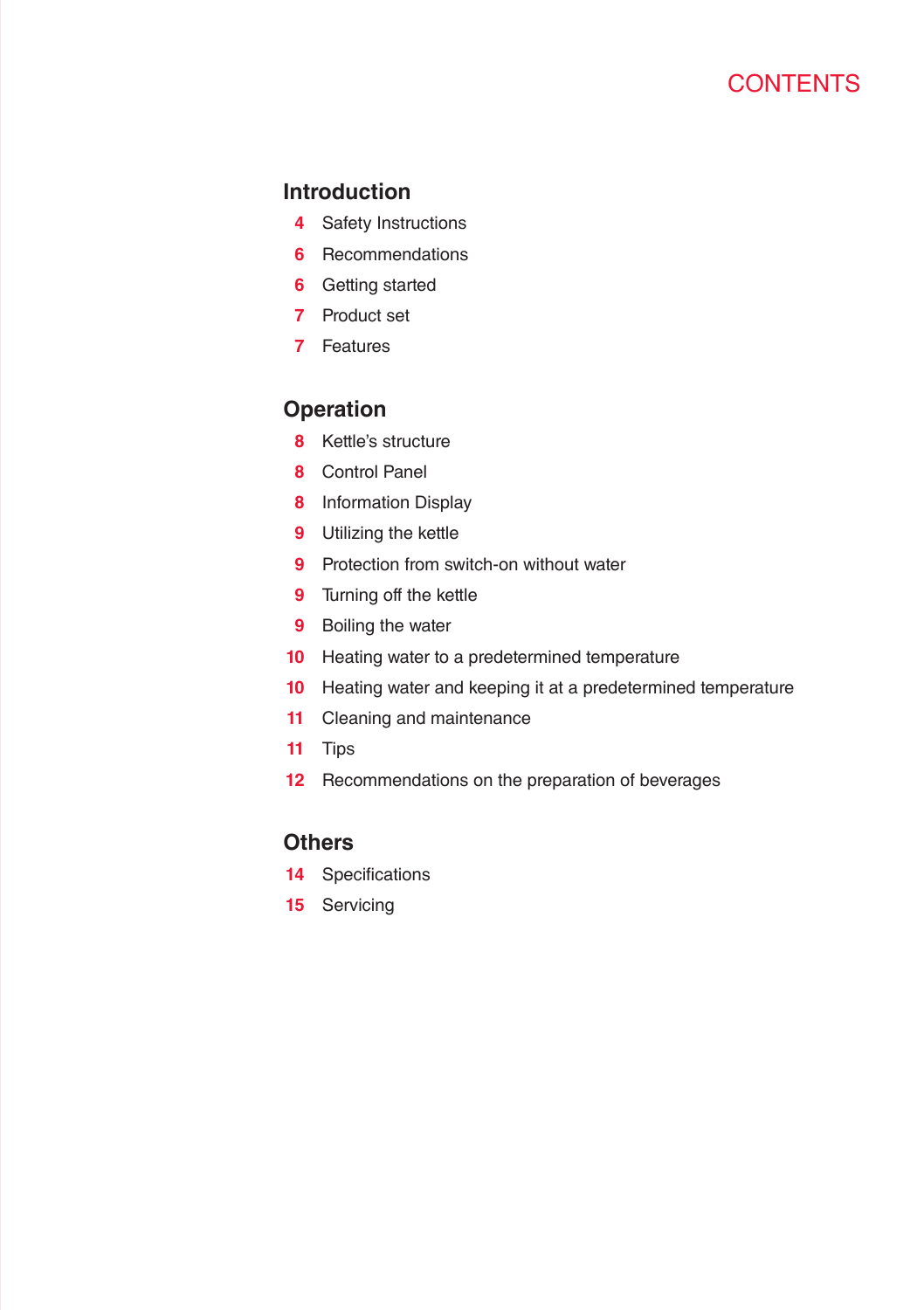### **SAFETY INSTRUCTIONS**



### **Danger symbol**

reminder to user about high voltage.

### **Warning symbol**

A reminder to user about the necessity of operating exactly according to the instructions.

When using electrical appliances should take the following precautions:

- Use the device according to the following instructions manual.
- Install the device on a stable surface.
- Use only the tools, which are included in the product set.
- To protect against risk of electrical shock do not put the cord in water or other liquid. If for some reason the water got into the unit, contact an authorized service center (ASC) OURSSON AG.
- For power supply, use a power grid with proper characteristics.
- Do not use the device in areas where the air can contain vapors of flammable substances.
- Never attempt to open the device by yourself it could possibly be the reason of an electrical

shock can lead to product malfunction and will invalidate the manufacturer's warranty. For repair and maintenance, contact only authorized service centers meant for repair of products under the trademark OURSSON.

- When moved from a cool to a warm place and vice versa unpack it before use and wait 1-2 hours without turning it on.
- In order to prevent electrical shock do not immerse the entire product or the wires into the water.
- Be particularly careful and cautious when using the device near children.
- Do not touch any moving parts, as this may cause injury.
- The power cord is specially made relatively short in order to avoid the risk of injury.
- Do not allow the cord to hang over the sharp edge of the table or touch hot surfaces.



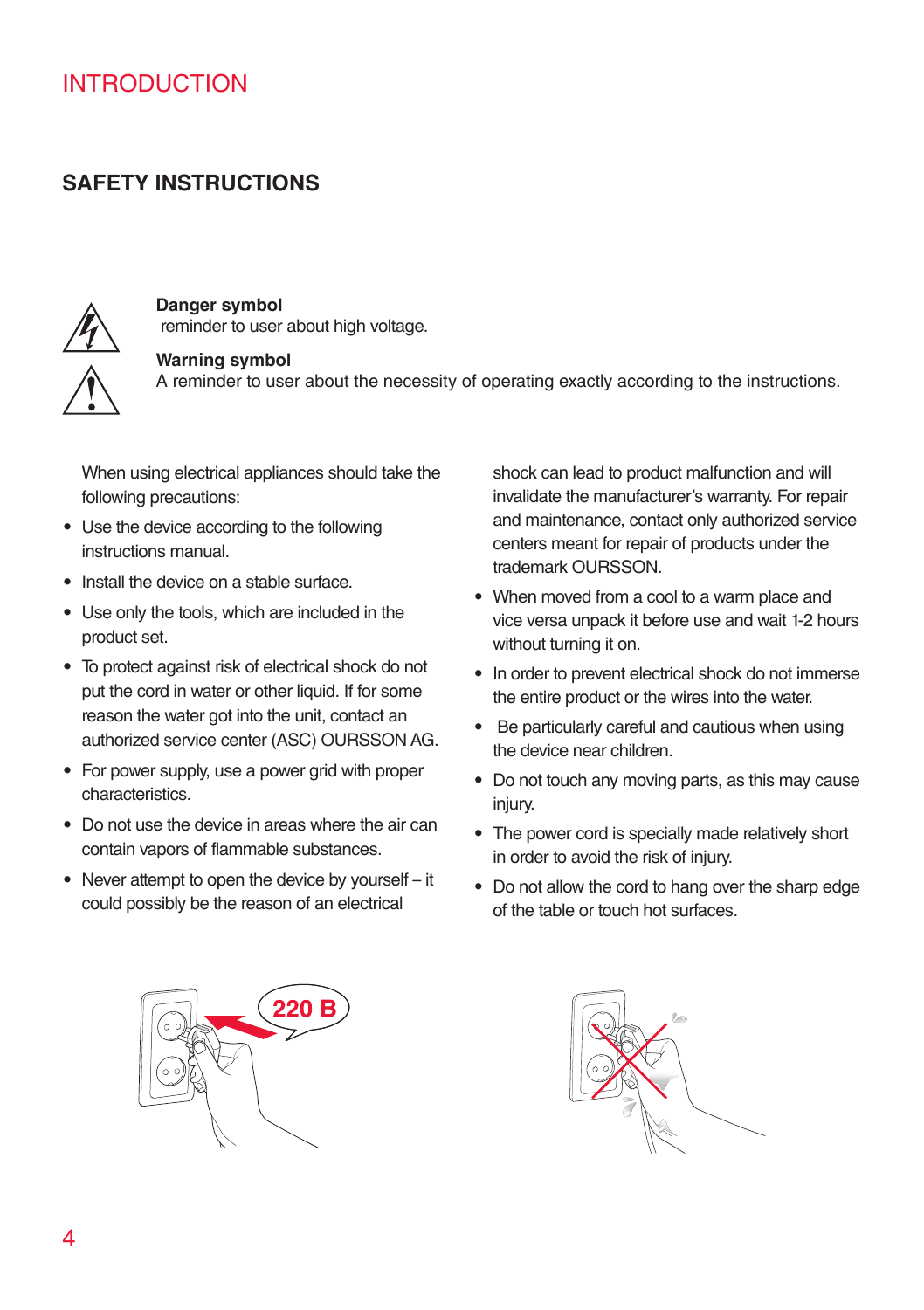- Do not connect this device to a grid which is overloaded with other appliances: it can lead to the fact that the device will not function properly.
- Do not install the device near gas and electric stoves and ovens.
- After use, make sure to disconnect the device from the power grid.
- Keep the device from bumps, falls, vibration and other mechanical influences.
- Make sure to disconnect the device from the power grid before cleaning or changing accessories.
- Do not use the device outdoors.
- This appliance is not intended for use by persons (including children) with reduced physical, sensory or mental capabilities, or lack of experience and knowledge.
- They can only use the device under the supervision of the person responsible for their safety, or after instruction on the safe use of the device. Do not allow children to play with the product.
- Use the product for its intended purpose.
- This product is intended only for use in the home.



- If the power cord is damaged, it must be replaced by a specialist from the authorized service center (ASC) OURSSON AG to avoid danger.
- To avoid burns, do not touch the hot parts of the device with bare hands for as long as they are completely cooled.
- Use only the tools, which are included in the product set.
- When cleaning the appliance do not use abrasives and organic cleaners (alcohol, gasoline etc.).
- When cleaning the unit it is allowed to use a small amount of neutral detergent.
- To avoid burns protect face and hands from steam.
- The kettle is intended only for heating drinking water for domestic purposes. Do not heat other liquids in the kettle. Do not use the kettle for industrial or commercial purposes.
- Fill the kettle above the MIN mark. Heating insufficient amount of water may result in malfunction of the kettle.
- Do not fill the kettle above the mark MAX, as the boiling water can splash.
- The heating element embedded in the kettle, is connected to the power source only when the kettle is on the stand. Use only the stand that came with the kettle.
- For cleaning and maintenance of the kettle use recommendations from the manual. Do not wash the kettle in the dishwasher.
- When exterior surfaces of the kettle, stand, power cord or plug got wet, unplug the kettle. For further use of the kettle wait until they dry and wipe them with a clean dry cloth.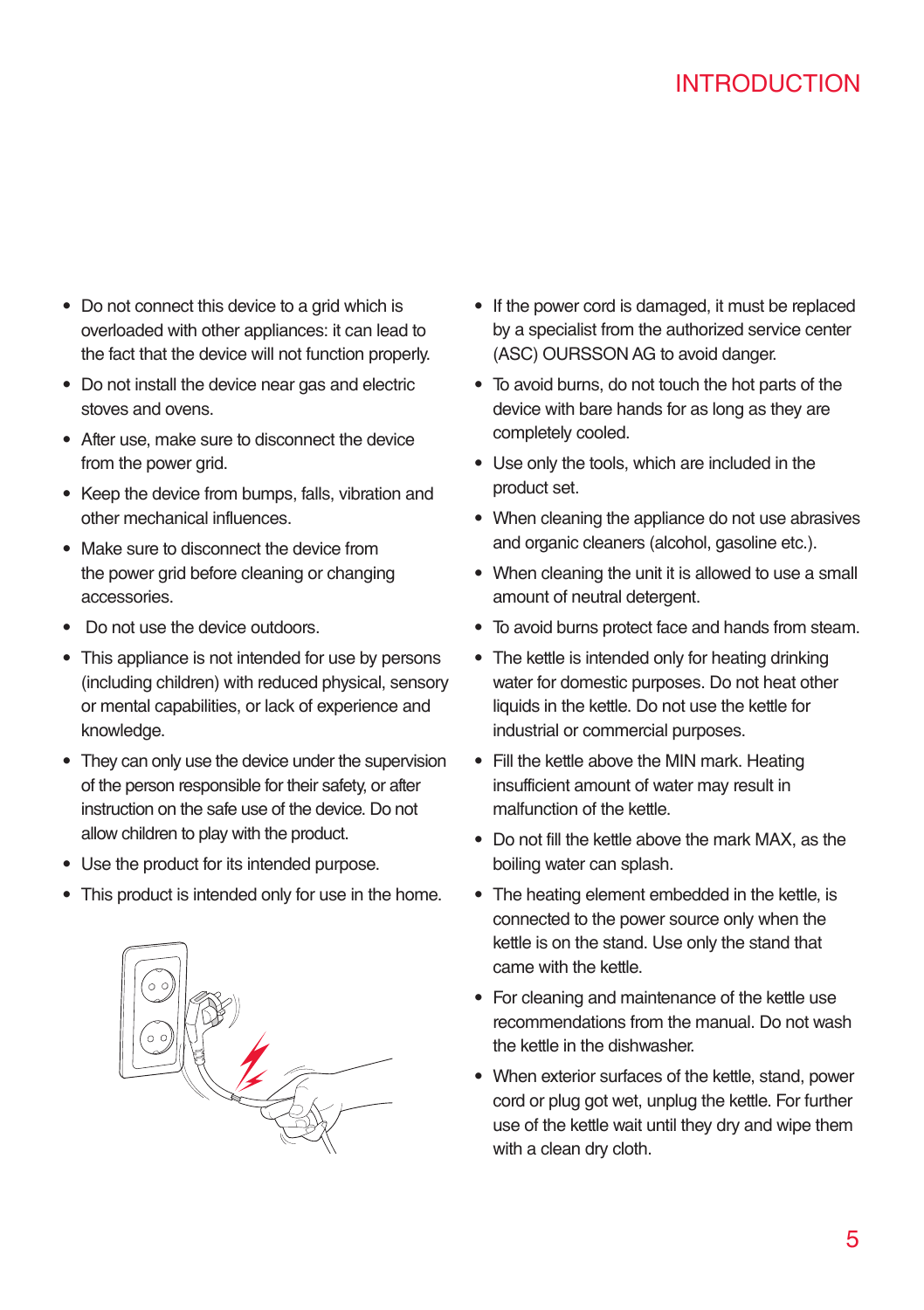### **Recommendations Getting started**

- Please read the instruction manual before using the device. Keep the manual after reading for further use.
- • All illustrations in this manual are schematic representations of real objects, which may differ from the actual images.

**NOTE!** Do not open the lid while water is boiling.

**NOTE!** The operation of this device in any case does not imply application of any force to it, as this may damage the product due to user fault.

Before using the kettle, follow safety precautions and follow these steps:

- Unpack the kettle
- Remove all packing material
- Preserve the original packaging
- Check the product set
- Read the precautions
- Check the kettle for defects and deformities
- Set the sand on a solid, stable, flat, non-metallic surface away from heat sources. Make sure that the stand doesn't slip on the surface.
- Plug in the device.
- Make sure there are no sparks or burning smell in the joints of the plug and socket. If there are sparks and a burning smell, unplug the device, contact an organization serving your electrical network, and authorized OURSSON AG service center.
- Wash the inner surface of your new kettle with the use of non-abrasive cleaners. Dry the kettle. Wipe the kettle with a clean dry cloth.
- Boil the maximum amount of water in a safe manner as described in the previous section. Monitor for no leaks, sparks, melting of body, stand, excessive heating of the power cord, plug, and burning smell during first two boilings. If necessary, contact an authorized OURSSON AG service center.
- Boiled water from the first two boilings is not recommended to use in food. You can use it for everyday needs.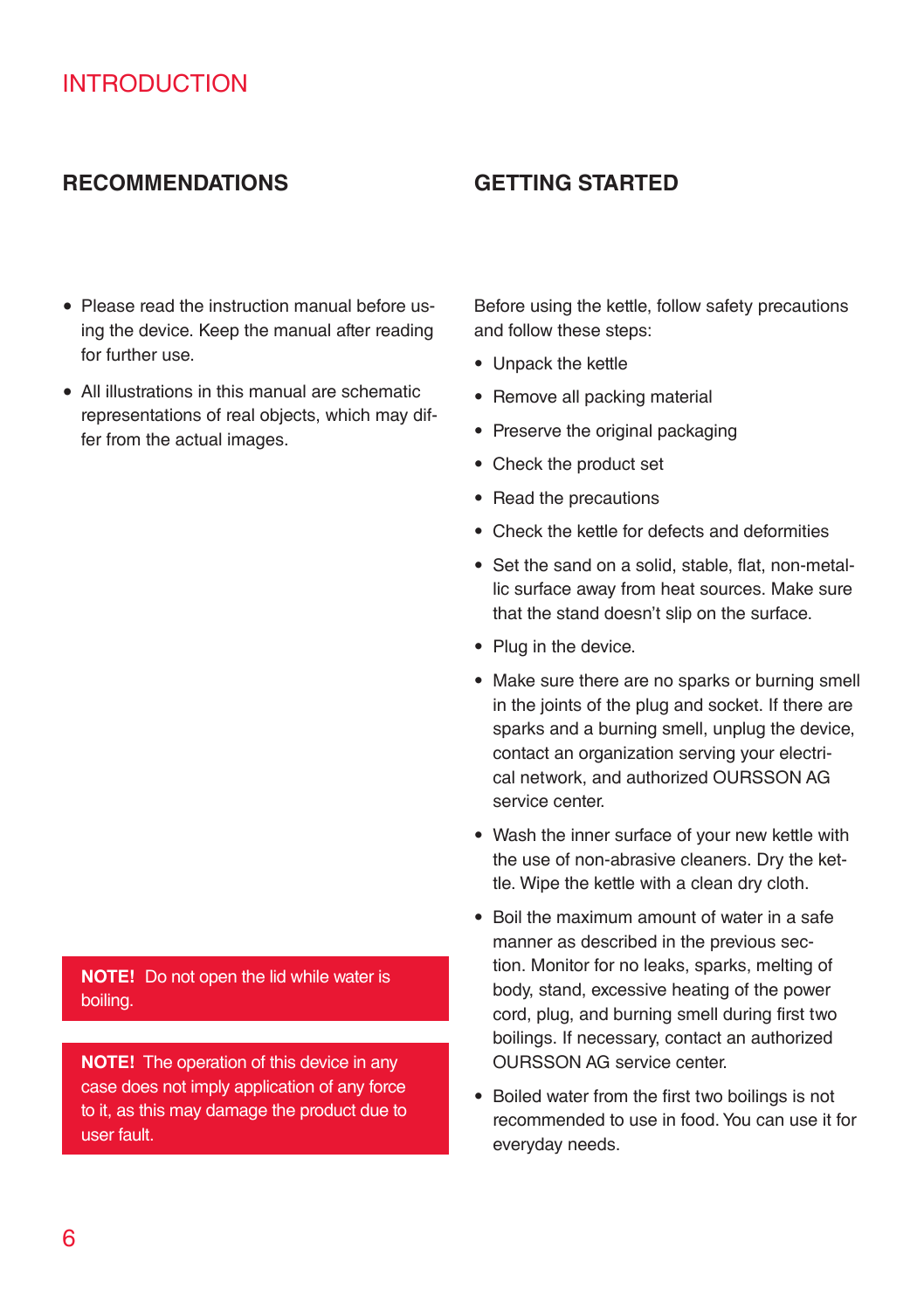### **Product set Features**

| A stand with cord and cord storage  1 pc.    |
|----------------------------------------------|
| Instruction manual with warranty card  1 pc. |
|                                              |
|                                              |

- Digital control;
- Temperature adjustment from 60 up to 100 °C
- Maintains the required water temperature for two hours.
- Fast boiling up to 100°C
- Protection from switch-on without water
- Automatic power-off
- Concealed heating element
- Anti-scale filter
- Cordless body
- Water level indicator
- Cord storage
- Sound signal
- Various colors: EK1775MD/DC – Dark Cherry; EK1775MD/GA – Green Apple; EK1775MD/OR - Orange; EK1775MD/IV - Ivory; EK1775MD/RD - Red.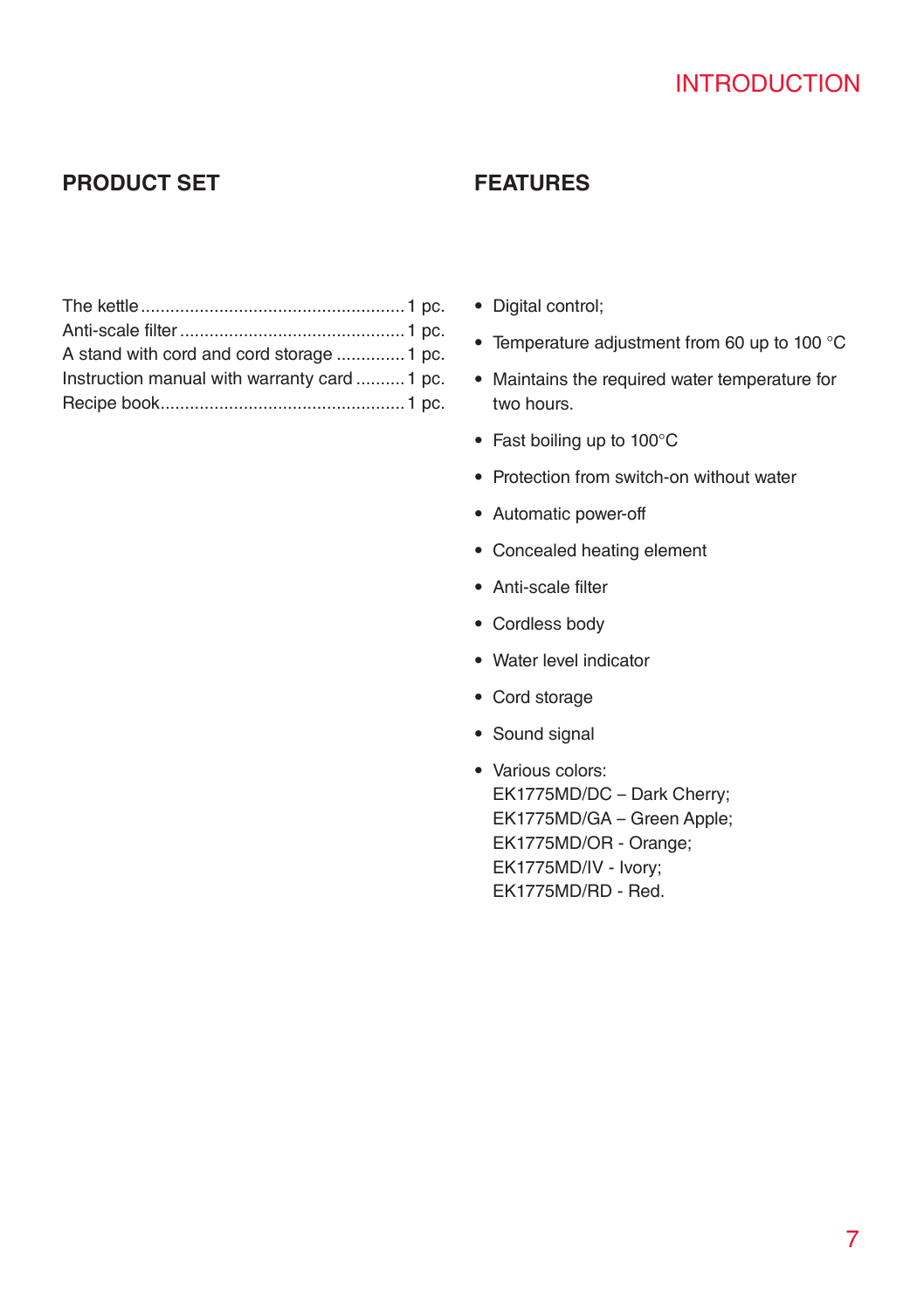### **Kettle's structure Control panel**





- **TEMPERATURE** button
- **BOIL** button
- **START/STOP** button
- **WARM-UP** button
- Informational **LED** display

- Filter
- Water level scale
- Control panel
- Lid open button
- Handle
- Concealed heating element
- Stand

### **Informational Display**



- Temperature selection mode indication
- **«BOILING»** mode indication
- Device working mode indication
- **«WARM-UP»** mode indication
- Temperature indication
- Temperature adjustment indication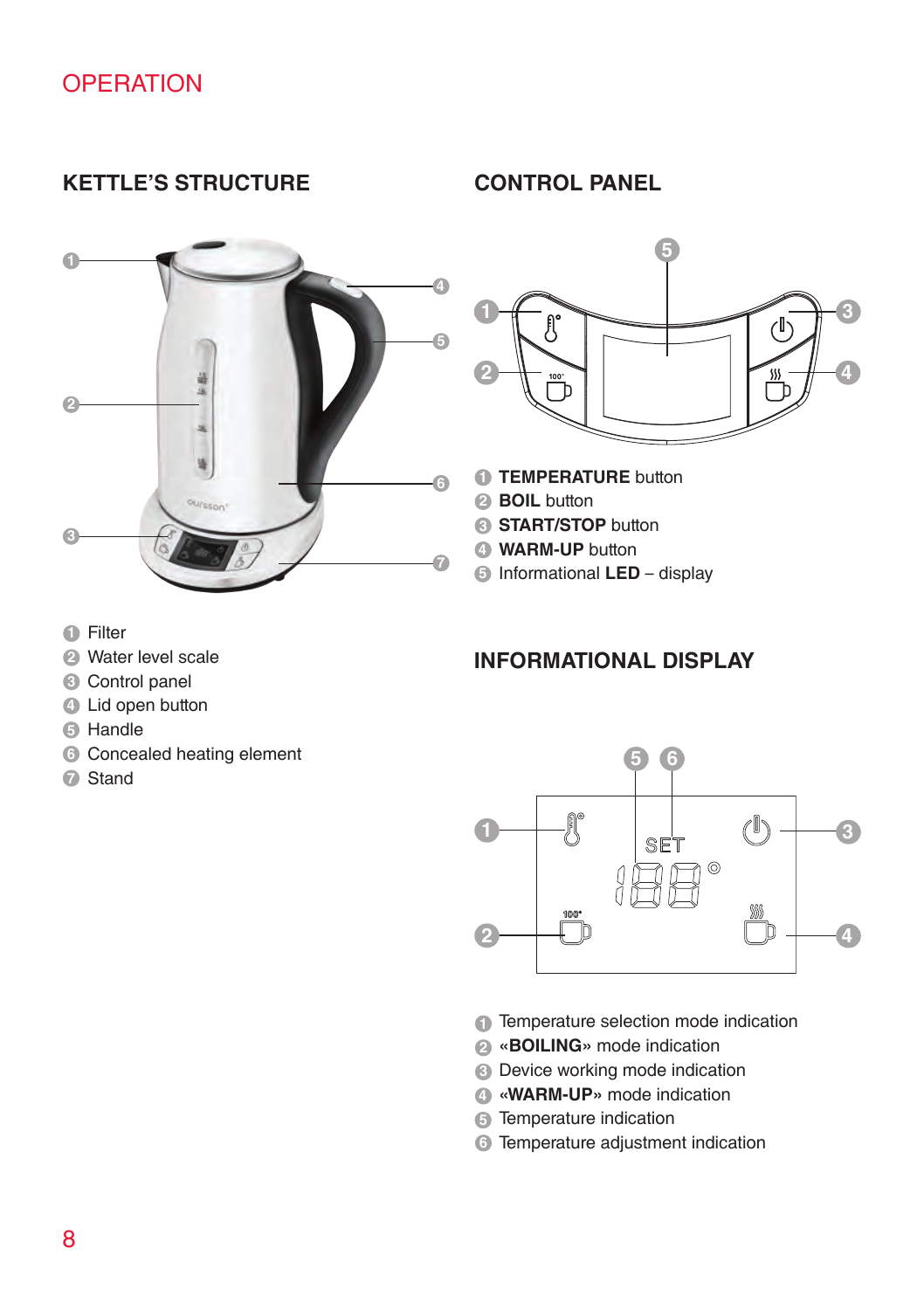## **Utilizing the kettle Turning off the kettle**

The kettle is intended only for heating drinking water for domestic purposes.

You can use the kettle in the following modes:

- Heating water to a predetermined temperature:
- Maintaining a certain water temperature for 2 hours;
- Boiling the water.

There are two ways of turning off the kettle:

- • Push **START/STOP** button, when the device is working.
- When the kettle is working, remove it from the stand.

**NOTE!** When the kettle is in the "BOILING" mode, you can turn it off by pressing the **«**BOILING**»** button again.

### **Protection from switch-on Boiling the water without water**

If you turn on the kettle with no water or less then MIN mark, the device will turn off after a few seconds.

After cooling the heating element, the kettle will get back to working condition.

Clicking sounds made by the kettle, indicate the reset of thermostat.

**NOTE!** To accelerate the cooling of the heating element, do not fill kettle with cold water. This may damage the heating element.

- Bemove the kettle from the base, open the lid by pressing the button on the handle of the kettle, and fill it with water.
- Close the lid and put the kettle on the base. Plug in. You will hear a sound and the display will show the current temperature and the inscription **SET 60**, indicating the default temperature of 60°C. Kettle is in standby mode.
- Click «**BOILING**» mode button to heat the water up to 100°C.
- **• «BOILING»** mode indicator will light up and the display will show the current water temperature during heating.
- After heating the water to  $100^{\circ}$ C, you will hear a sound and the kettle will automatically turn off by going into standby mode.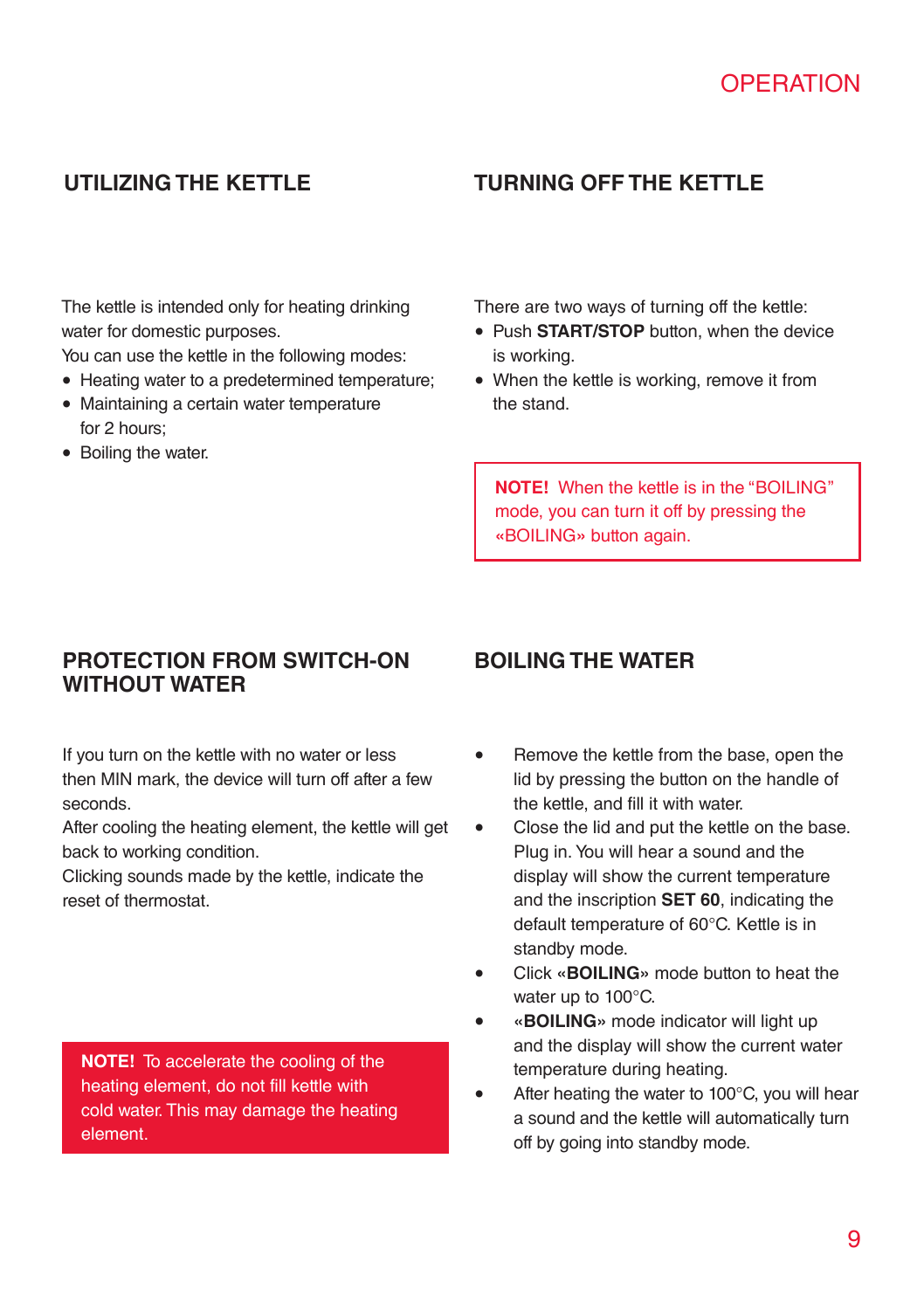### **Heating water to a predetermined temperature**

As experts say, some teas should not be brewed with boiling water. For example, green tea should be brewed at a temperature of 70-80°C, oolong teas should be brewed at 80-90°C, water for coffee (espresso) should not be above 90°C.

- Fill the kettle with water, close the lid and put the kettle on the base. Plug in. You will hear a sound and the display will show the current temperature and the inscription SET 60, indicating the default temperature of 60°C. Kettle is in standby mode.
- Press TEMPERATURE button a few times to set the desired heating temperature of the water. The minimum value of heating is 60°C, maximum – 100°C. Every press of the button changes the temperature for 10°C. If you exceed the maximum heating temperature, it will returned to the original settings – 60°C.

If you do not set additional options, after selecting the desired temperature, in 3 seconds the kettle goes into a heating mode.

Heating mode can be enabled immediately by pressing the **START / STOP** button.

During heating, the temperature mode indicator is flashing, indicating that the water is heating. During the heating process, you can change the temperature by pressing the **TEMPERATURE** button. After heating the water to a predetermined temperature, the kettle will automatically turn off and go into standby mode, displaying the current temperature.

**NOTE!** Set temperature should not be below the current water temperature.

### **Heating water and keeping it at a predetermined temperature**

Temperature maintain mode is implemented in two versions:

Heating water to the desired temperature with its further maintenance.

Boiling the water with subsequent cooling down to a predetermined temperature and maintaining at this level.

- To activate, press the **WARM UP** button, select the desired temperature using the **TEMPERATURE** button.
- If you do not set additional options, after selecting the desired temperature, in 3 seconds the kettle goes into a heating mode and will keep it at a set temperature. In this mode, the kettle works for 2 hours.
- When **«HEAT»** mode indicator is flashing, the water is heating. When it is not flashing, water heating is stopped.
- After two hours, if the mode has not been interrupted, you will hear a sound and kettle will go into a standby mode.

**NOTE!** If you immediately press the **START/ STOP** button in the standby mode, without setting a predetermined temperature, the kettle will switches to heating water to 60°C mode.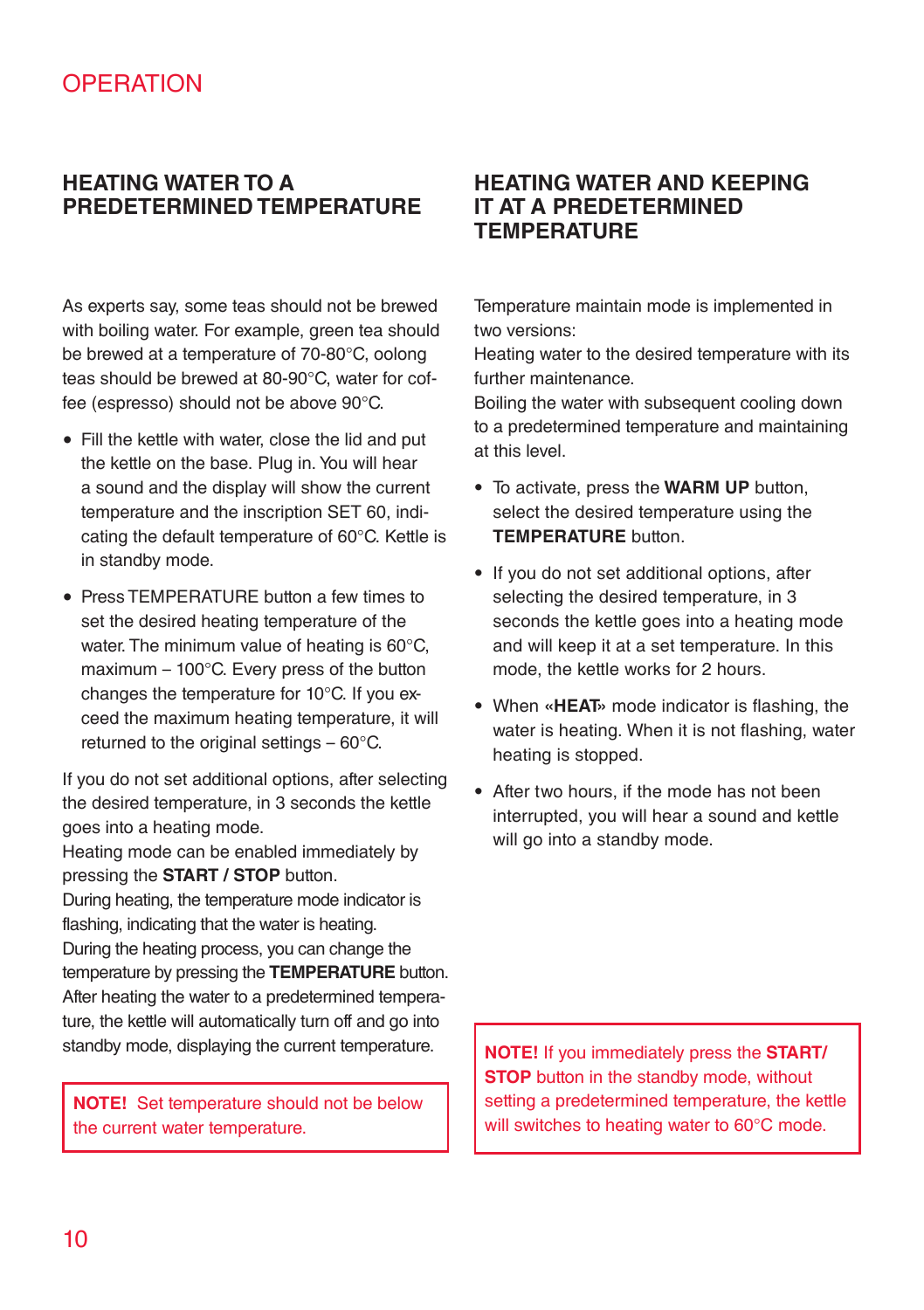### **Cleaning and maintenance**

**TIPS**

Hard water can leave scale in the kettle. Use special cleaners for descaling. Follow the instructions of the used detergent.

- • Fill the kettle halfway with water.
- For every 2 cups of water, add 6 tablespoons of white vinegar 8%.
- Bring to a boil.
- Repeat the procedure if necessary.

Allow the kettle to cool and rinse it twice with cold water. Unplug it. Make sure the kettle is cold. Wipe the outside of the kettle with a clean, soft, damp cloth.

Do not use abrasive or harsh cleaners. Rinse the kettle. Let the kettle and stand dry completely before reuse.

If you want to use some of the water immediately after boiling, and the remaining keep at a certain temperature, do the following:

- • Boil water in a kettle, as described in paragraphs **«BOILING THE WATER»** or **«HEATING WATER TO A PREDETERMINED TEMPERATURE».**
- Pour off the required amount of water. The remaining water should be above the level MIN.
- • Press the **WARM-UP** button.
- Set the desired temperature using the **TEMPERATURE** button.

Water will cool to a predetermined temperature, and the kettle maintains the temperature for two hours.

**NOTE!** While utilizing the kettle, the heating element can change the color, but that will not affect the kettle's work.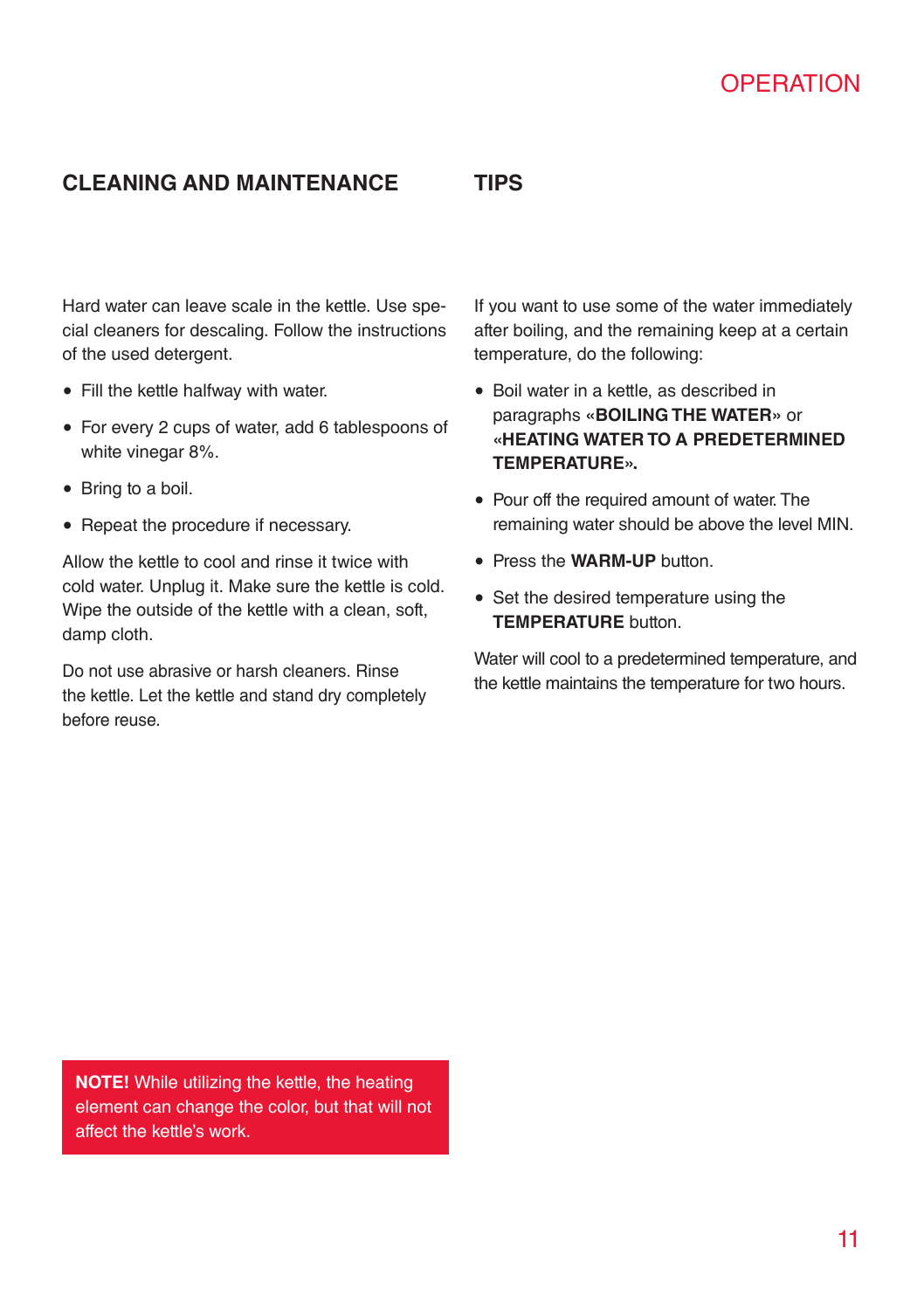### **RECOMMENDATIONS ON THE PREPARATION OF BEVERAGES**

There are many national tea traditions: Japanese tea ceremony, Chinese Gongfucha, Russian tea ceremony, English tea ceremony and others. In addition, there are numerous modifications of tea traditions and ways to brew.

Universal recipe for brewing delicious teas consists of the following stages:

- Boiling the water:
- Warming the teapot;
- Pouring tealeaves:
- Adding water and stirring;
- Steeping:
- Pouring tea into cups.

Thanks to the smooth adjustment of the temperature of heating water, you can set the desired temperature conditions for the preparation of different beverages.

Experts recommend for brewing the teas to use different temperatures of water:

| <b>Brewing</b><br>temperature | <b>Types of beverages</b>                                                                                                                                                                                                                                  |  |
|-------------------------------|------------------------------------------------------------------------------------------------------------------------------------------------------------------------------------------------------------------------------------------------------------|--|
| $60-70$ °C                    | White, not fermented tea                                                                                                                                                                                                                                   |  |
| $65-80^\circ C$               | Green, not fermented tea                                                                                                                                                                                                                                   |  |
| $80^{\circ}$ C                | Instant coffee                                                                                                                                                                                                                                             |  |
| от 60 до 100°С                | Oolong and semi-fermented teas<br>Fermentation degree and recom-<br>mended temperature:<br>70% – 85°C:<br>$60\% - 100\degree C$ :<br>$50\% - 90\degree C$ :<br>$40\% - 95$ °C:<br>$30\% - 95$ °C:<br>$20\% - 80$ °C:<br>$15\% - 88$ °C;<br>$10\% - 82$ °C. |  |
| $90-95$ °C                    | Black, fully fermented tea                                                                                                                                                                                                                                 |  |
| $100^{\circ}$ C               | Teabags                                                                                                                                                                                                                                                    |  |

Warmed teapot – is a very important element in brewing technology. In a cold teapot, brewing temperature may drop by 10-20°C, tealeaves warm unevenly, brewing mode is disturbed which very badly affects the result.

It is important to follow three basic rules when warming the teapot:

The teapot should be heated evenly;

The teapot should be about the same temperature as the water with which you intend to make tea;

Warmed teapot should be dry.

If you have no habit of drinking green tea, add more tealeaves because compared with black teas their taste seem weaker.

If you brew tea in a hard water, add more tealeaves because hard water impairs the transmission of tea taste.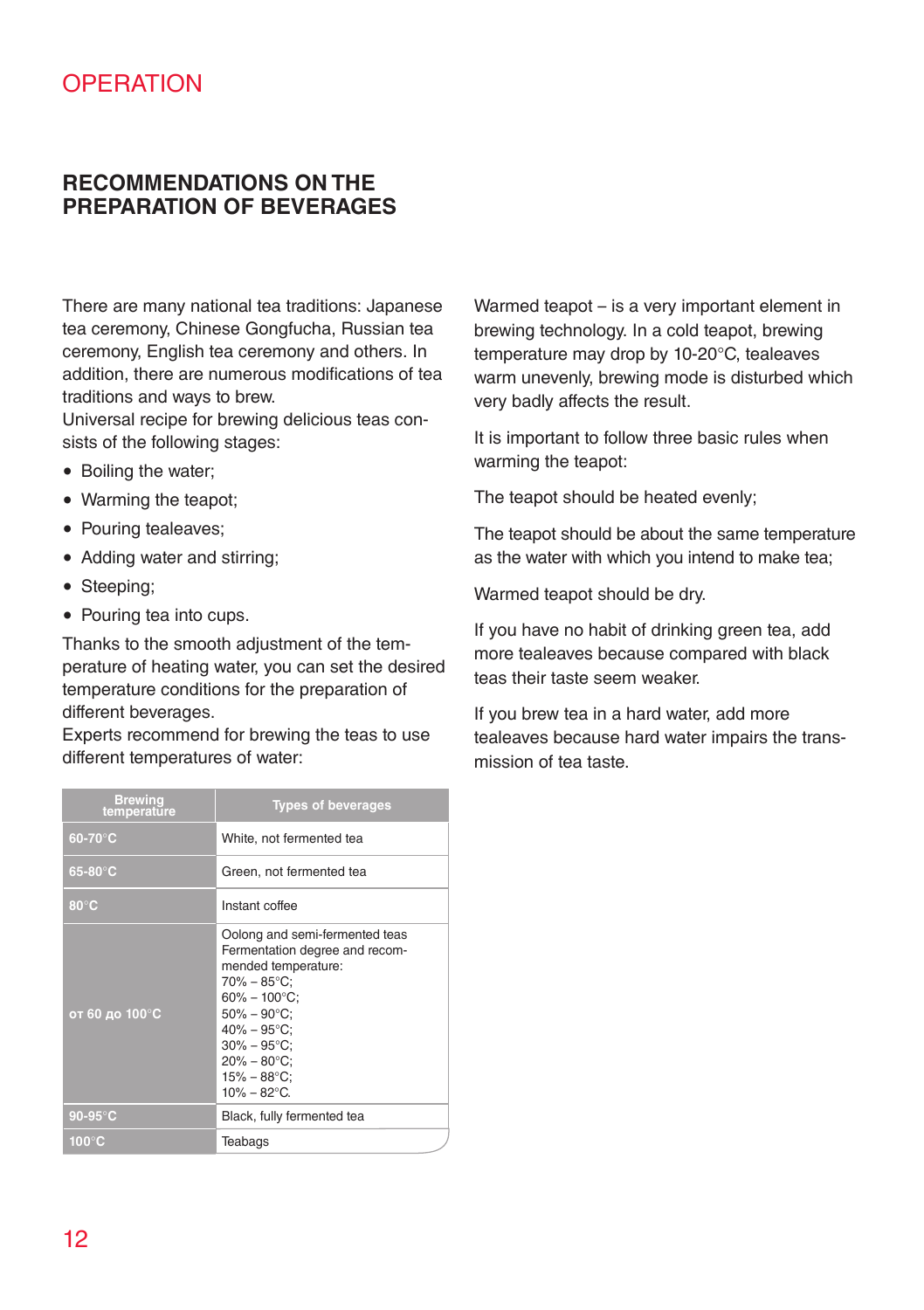If you drink a small leaf tea, you can reduced the dose for 1-2 teaspoons, as small leaf teas have a more sharp flavor.

If you drink tea immediately after a hearty meal or smoking, a standard dose of tealeaves must be increased, because mouthfeel is usually blunted.

Procedure of adding tealeaves into the teapot must be performed as fast as possible: quickly open the teapot, quickly add the required amount of tealeaves into the teapot, pour boiling water and close.

It is recommended when adding tealeaves, to make a couple of shaking circular motions, as if "smudging" tealeaves inside the hot teapot. Pouring boiling water over the tealeaves can be done in one or more steps. Most standard scheme for brewing black tea, to brew it in two steps: first, the boiling water is poured on a volume of about 1/3 of the teapot, the tea is swelling for 1-2 minutes and then topped up with boiling water, and then you have to wait until the tea is brewed.

Black tea can withstand no more than two infusions. Brew it once, and immediately refill it with boiling water, the gap between the first and second brewing, must not be more than ten minutes.

White and green teas can be refilled 3-4 times.

Infusion – is a very delicate process. Cover the teapot with a cloth and put it in a secluded place, or directly on the table. In any case, you should not heat the teapot or boil tealeaves. Black tea is brewed for 3-5 minutes. Oolong and green teas are brewed for 1-3 minutes.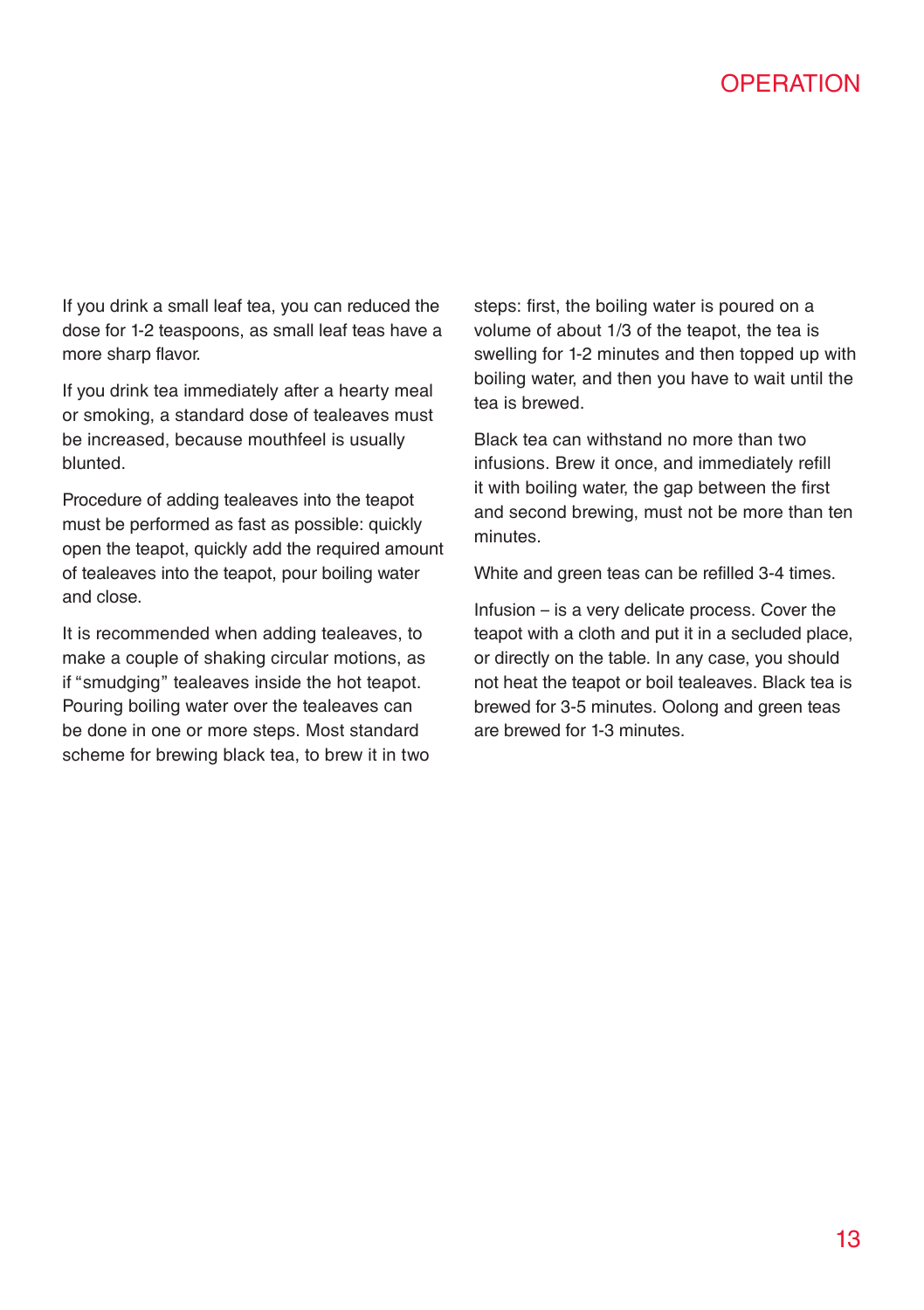**Specifications** Model EK1775MD Power consumption, W 2400 Rated voltage 220V; 50 Hz Level of protection in the set of protection in the set of  $\Box$ Storage and transportation temperature from -25°C to +35°C Operating temperature from +5°C to +35°C Humidity Requirements 15-75% Weight, kg 1,59 Capacity, L 1,7

**NOTE!** Reparation of the kettle must be performed only by a qualified personnel authorized by OURSSON AG service center.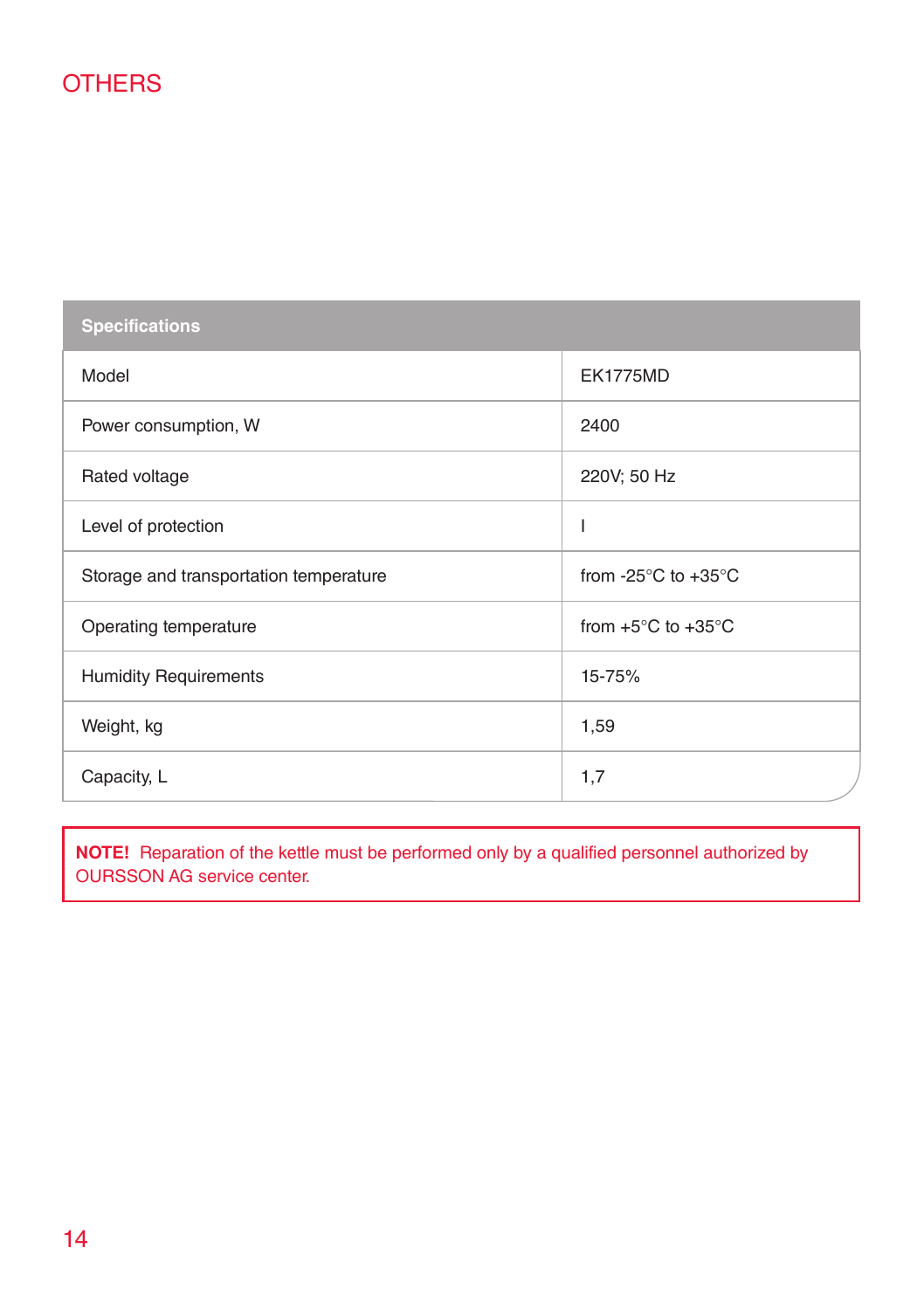### **SERVICING**

Company OURSSON AG expresses great appreciation to you for choosing our products. We have done everything possible so that this meets your needs, and the quality corresponds to the best world standards. If your OURSSON branded product will need maintenance, please contact one of the authorized service center (hereinafter - ASC). A complete list of ASC and their exact addresses can be found on the website www. oursson.ru, as well as by calling free hotline number OURSSON AG. If you have questions or problems with OURSSON AG products, please contact in writing form the organization authorized to accept and meet the demands for the products of poor quality, - «BBK Service Center», 109202, Moscow, Fraser Highway, 17A , 1A or email info@oursson.ru.

### **Warranty obligations OURSSON AG:**

- **1.** Warranty obligations OURSSON AG, provided ASC OURSSON AG, apply only to models designed OURSSON AG for the production or supply and sale within the country where the warranty service is provided, purchased in this country, certified for compliance with the standards of this country, and also marked the with official marks of conformity.
- **2.** Warranty obligations OURSSON AG operate within the law on protection of consumer rights and are regulated by the laws of the country in which they are provided, and only when the product is used exclusively for personal, family or household purposes. Warranty obligations OURSSON AG shall not apply to uses of goods for business purposes or in connection with the acquisition of goods to meet the needs of enterprises, institutions and organizations.

**3.** OURSSON AG sets for its products the following terms of use and warranty periods:

| <b>Product</b><br>name                                                                                                                                                                                                                         | Terms<br>of use | Warranty<br>Period |
|------------------------------------------------------------------------------------------------------------------------------------------------------------------------------------------------------------------------------------------------|-----------------|--------------------|
| Microwave ovens<br>breadmakers,<br>induction hobs                                                                                                                                                                                              | 60              | 12                 |
| Multicookers,<br>kitchen processors,<br>electric kettles,<br>electric grills,<br>hand blenders,<br>hand mixers,<br>meat grinders,<br>blenders,<br>toasters,<br>airpots,<br>toasters,<br>juicers,<br>steamers,<br>coffee<br>makers,<br>choppers | 36              | 12                 |
| Kitchen scales                                                                                                                                                                                                                                 | 24              | 12                 |

- **4.** Warranty obligations OURSSON AG shall not apply to the following products, if their replacement is assumed and is not connected with disassembling products:
	- Batteries.
	- Cases, straps, cords for carrying, mounting accessories, tools, documentation that came with the product.
- **5.** Warranty does not cover defects caused due to violations of the rules of consumer use, storage or transportation of the goods, actions of third parties or force majeure, including but not limited to the following cases: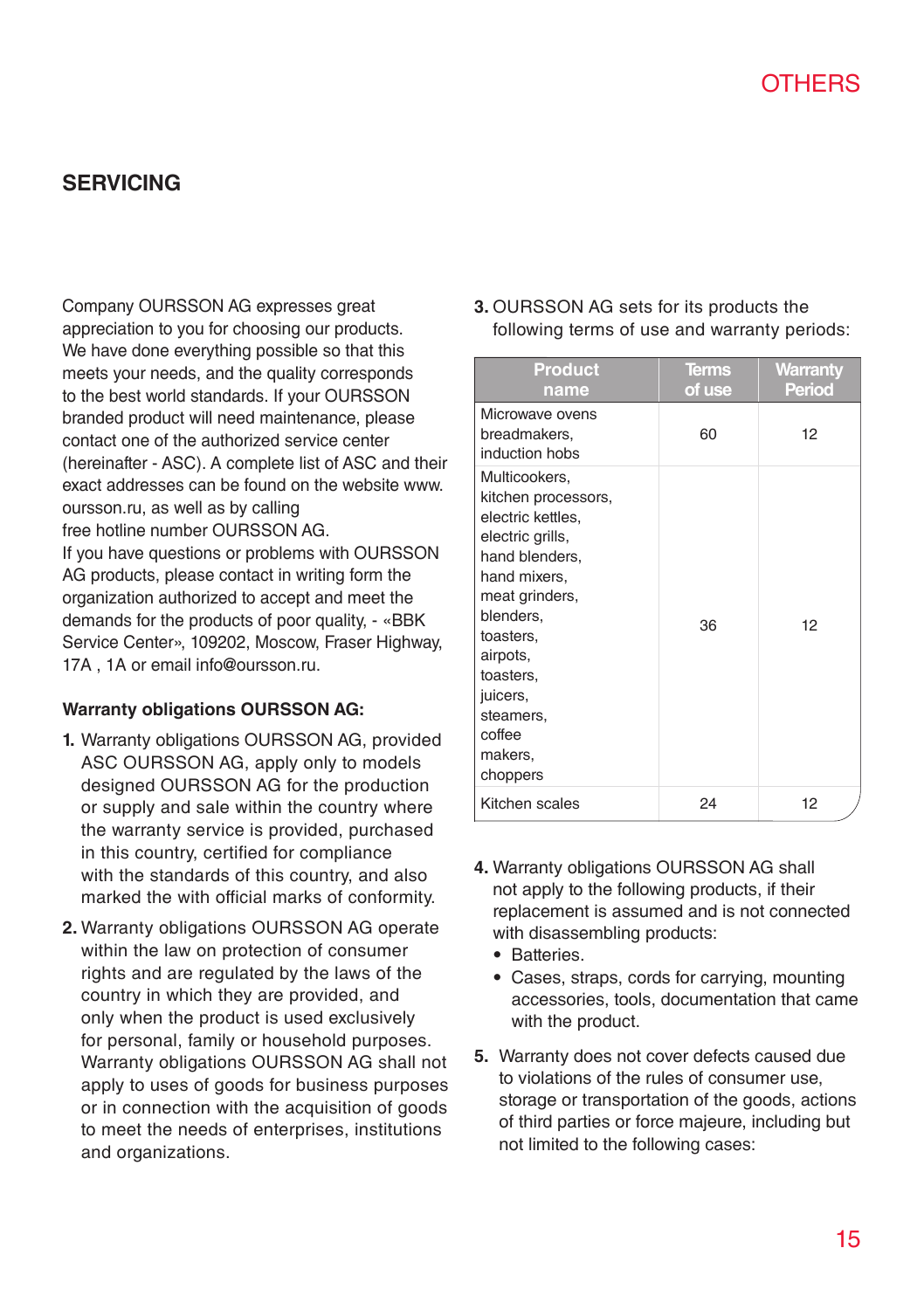- If the defect was a result of careless handling, used for other purposes, violations of conditions and rules of operation set forth in the instruction manual, including as a result of exposure to high or low temperatures, high humidity or dust, traces of opening the device independently and/ or self-repair, mismatch state standards for power grids, getting liquids, insects or other foreign objects, substances inside the device, as well as longterm use of the product in extreme operational modes.
- If the defect of the product was a result of unauthorized attempts to test the product or make any changes in its construction or software programs, including repair or maintenance in unauthorized service centers.
- If the defect of the product was a result of use of non-standard and/or low quality equipment, accessories, spare parts, batteries.
- If the defect of the product is associated with its use in conjunction with additional equipment (accessories), other than additional equipment recommended by OURSSON AG for use with this product.

OURSSON AG is not responsible for the quality of the additional equipment (accessories) manufactured by third parties, for the quality of its products together with such equipment, as well as the quality of the work of the additional equipment of OURSSON AG together with the products of other manufacturers.

**6.** Product defects detected during the lifetime of the product are eliminated by the authorized service centers (ASC). During the warranty period, elimination of defects is free of charge with the presentation of the original certificate

of guarantee and documents that confirm the fact and date of the contract of retail purchase. In the absence of such documents, warranty period is calculated from the date of manufacture of goods. It should be taken into account:

- Setup and Installation (assembly, the connection, etc.) of the product described in the documentation attached to it, does not enter the scope of warranty OURSSON AG and can be performed by the user as well as the specialists of most authorized service centers on a paid basis.
- Work upon maintenance of products (cleaning and lubricating the moving parts, replacement of consumables and supplies, etc.) are made on a paid basis.
- **7.** OURSSON AG is not responsible for any damage directly or indirectly caused by their products to people, pets, property, if it occurred as a result of non-observance of the rules and conditions of use, storage, transportation or installation of the product, intentional or negligent actions of consumer or third parties.
- **8.** Under no circumstances, OURSSON AG is not responsible for any special, incidental, indirect or consequential loss or damage, including but not limited to: lost profits, damages caused by interruptions in the commercial, industrial or other activities, arising from the use of or inability to use the product.
- **9.** Due to continuous product improvement, design elements and some technical specifications are subject to change without prior notice from the manufacturer.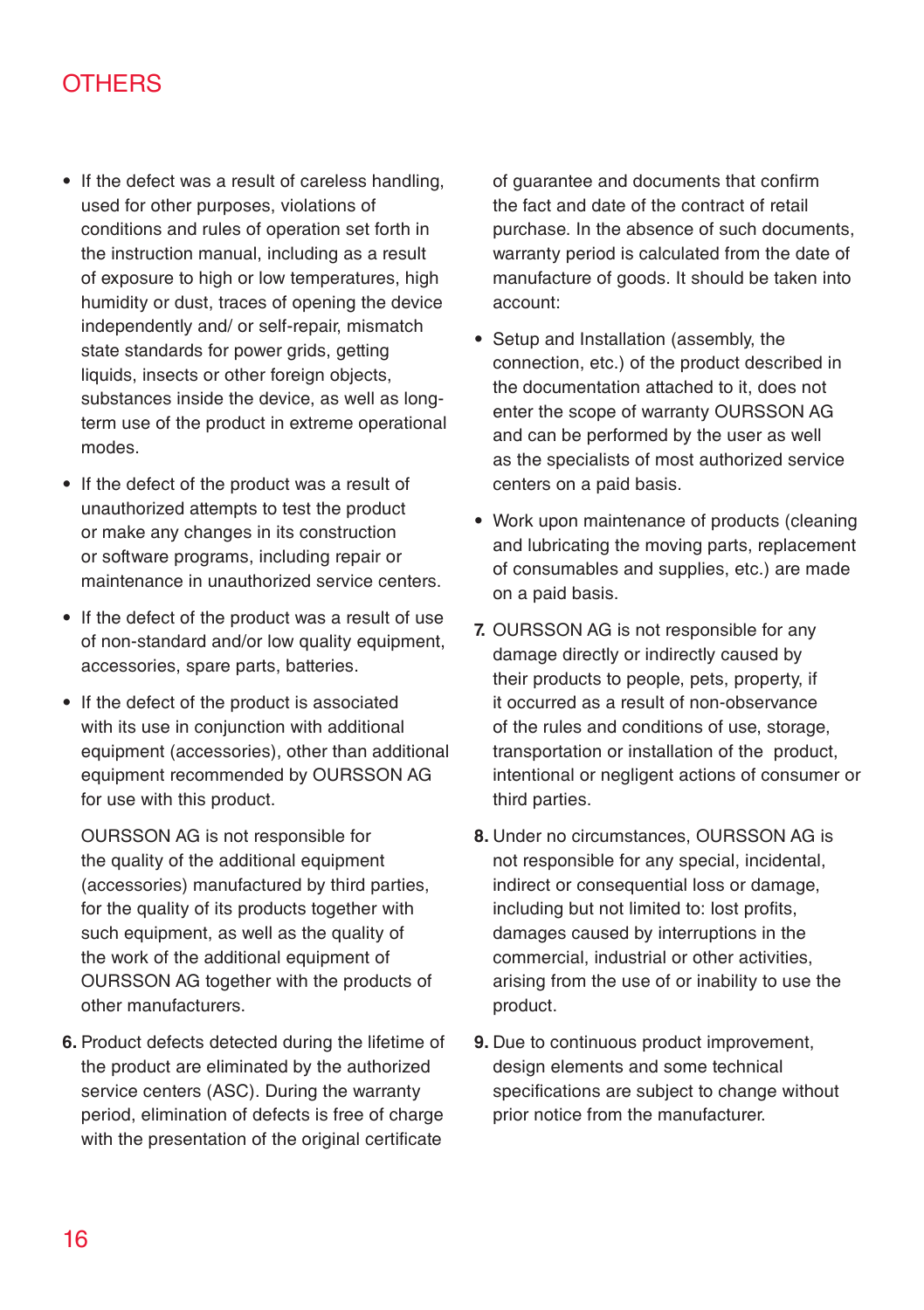### **Using the product when after the terms of use (lifetime):**

- **1.** Lifetime set by OURSSON AG for this product applies only when the product is used exclusively for personal, family or household needs, as well as the consumer observes the correct operation, storage and transportation of products. Under the condition of careful handling of the product and compliance with the rules of operation the actual life may exceed the lifetime set by OURSSON AG.
- **2.** At the end of the product lifetime, you should contact an authorized service center for to conduct a preventive maintenance of the product and determine the suitability for further use. Work on conducting a preventive maintenance of the products is also made in service centers on paid basis.
- **3.** OURSSON AG does not recommend the use of this product after the end of its lifetime without its preventive maintenance by the authorized service center, since in this case, the product can be dangerous to the life, health or property of the consumer.

### **Product Recycling and Disposal**

After the expiration of the lifetime, the product cannot be disposed with another household waste. Instead, it shall be deposited in the appropriate recycling collection point for electrical and electronic equipment for proper treatment and disposal in accordance with federal or local law. By disposing correctly this product, you will help to conserve natural resources and preventing the product from damaging the environment and human health. For more information on the collection point and recycling of this product, please contact your local municipal authorities or the enterprise for household waste disposal.



### **Date of manufacture**

Each product has a unique serial number in the form of alphanumeric row and is duplicated with a barcode that contains the following information: name of the product group, date of manufacture, serial number of the product.

Serial number is located on the rear of the product, on the package and the warranty card.



- **1** The first two letters- correspondence to the product group (electric kettle – EK).
- **2** The first two digits year of manufacture.
- **3** The second two digits week of manufacture.
- **4** The last two digits serial number of product.

**NNote!** To avoid misunderstandings, we highly recommend you to read carefully the instruction manual and the warranty obligations. Check the correctness of the warranty card. Warranty card is valid only if the following are correctly and clearly stated: model, serial number, date of purchase, clear stamps, buyer's signature. The serial number and the model of the device must be the same as in the warranty card. If these conditions are not fulfilled or the data specified in the warranty card was changed, the warranty card is invalid.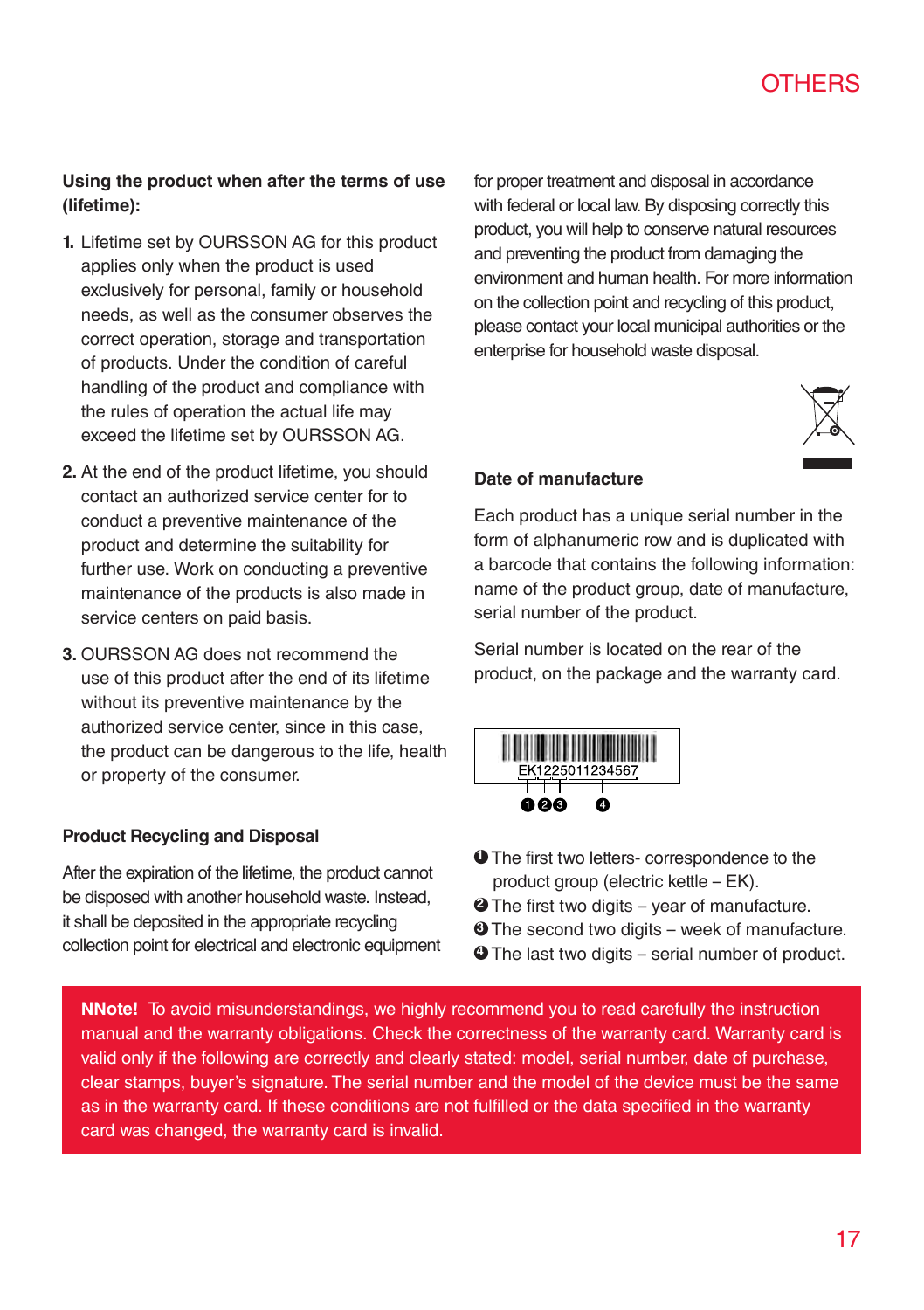# oursson®

OURSSON AG hotline provides complete information about the company's activity in Russia, CIS and Baltic countries. Professional operators quickly answer to any question. You can contact the unified center for service support, for recommendations about the setup and connection, to get information about local sales, with questions about the promotions and yearly drawings conducted by the company, as well as with any other questions about the company's activities on the territory of Russia, CIS and Baltic countries.

Any questions? Call us, we can help!

Hotline OURSSON AG (free calls from fixed phones)

8 800 100 8708.

The hotline work schedule is: Monday-Friday from 9:00 to 20:00 (Moscow time). Saturday, Sunday and public holidays are rest days.

This manual is under protection of international and Russian copyright law. Any unauthorized use of the instructions, including copying, printing and distribution, but not limited to, involves the application of the guilty person to civil liability and criminal liability in accordance with Article 146 of the Criminal Code and the administrative responsibility in accordance with Article 7.12 of the Administrative Code (previously Article 150.4).

Contact information:

Manufacturer of goods – OURSSON AG (Orson AG) Utokvay 39, 8008 Zurich, Switzerland.

Organization authorized to accept and meet the demands for the goods of poor quality, – «Management Service Company», 109202, Moscow, Fraser Highway 17A, 1A. Ukraine LLC «Universal Distribution Company», 03065, Kyiv, blvd. I.Lepse / Academica Kablukova, 51/16.

Certification information product available on the website www.oursson.com.

Importers of products OURSSON AG: Russia: OOO "Orson", 125171, Russia, Moscow, Leningrad Highway 16A, 2. Republica Moldova: S.C. «PLAI VERDE» S.R.L. MD-2002, str. Munceşti highway., 271/A, Chişinău. Ukraine: TO V "Universal Distribution Company ", 03065, Kyiv, blvd. І.Lepse / Akademіka Kablukova, 51/16.

Product Suppliers OURSSON AG: Belarus: "Nikita plus", 220094, Minsk, 2nd Cycle lane., 30, office 603.

OURSSON AG MADE IN CHINA